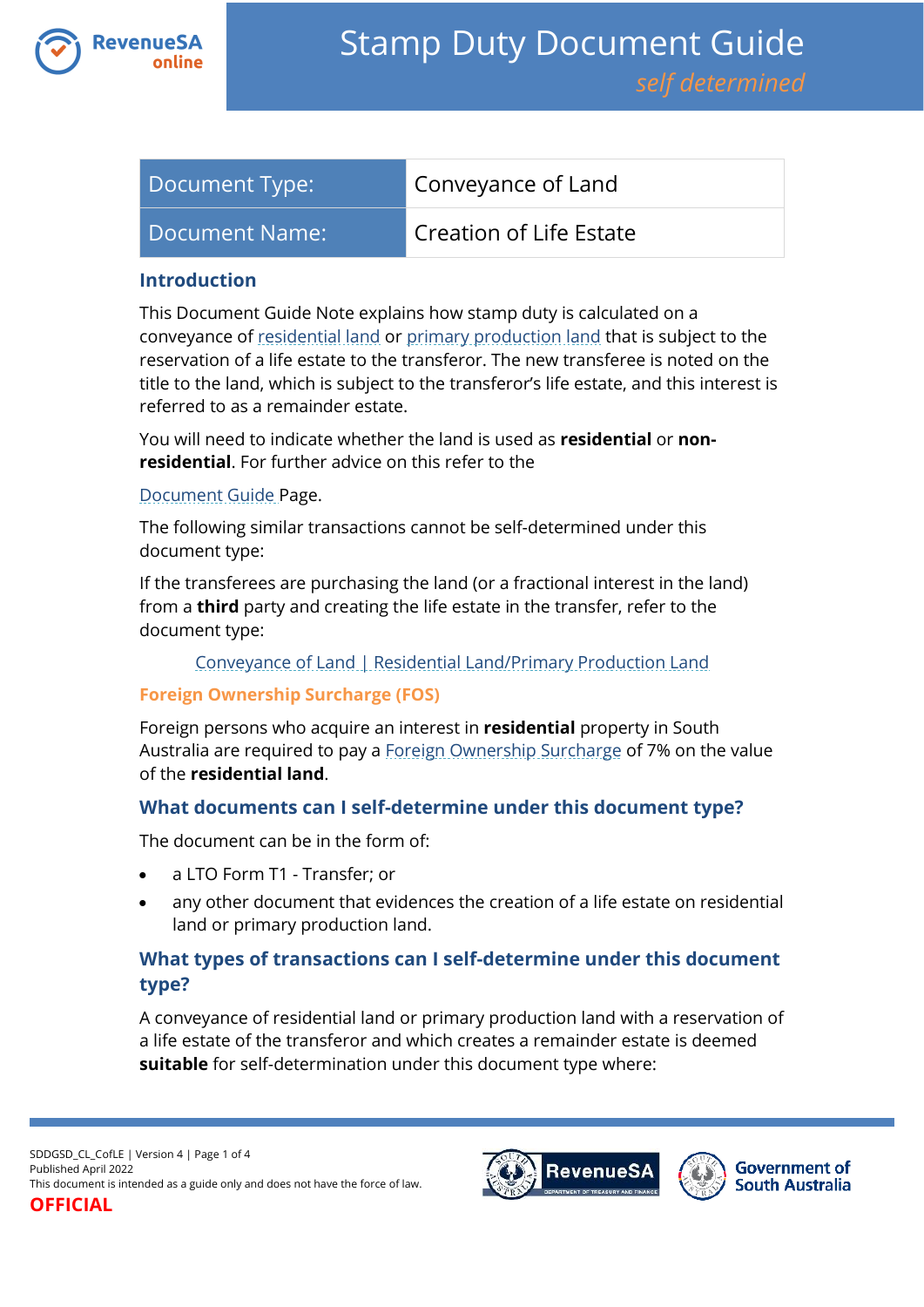

 the person acquiring the life estate is the registered proprietor of the land immediately prior to the transfer.

A conveyance of qualifying land that is subject to the reservation of a life estate on it to the transferor, must be **submitted to the Commissioner for assessment**.

### **What evidence do I need to retain for audit purposes?**

For audit purposes, you will need to retain the following documentation either in paper form or electronic form:

- a copy of the documents;
- evidence that a stamp duty determination has been made (i.e. Certificate of Stamp Duty, Document ID or stamped document);
- evidence of the date of birth of the life tenant;
- evidence of the market value of the land as at the date of conveyance;
- a copy of the Actuarial valuation (if applicable); and
- a copy of the contract for sale and purchase (if applicable).

## **What Section(s) of the** *Stamp Duties Act 1923* **applies?**

Section 60

# **What stamp duty is payable on this document?**

The stamp duty is charged using the *ad valorem* voluntary conveyance rate of stamp duty on either the **consideration or value of the remainder estate** WHICHEVER IS THE GREATER.

If the transfer is for no consideration, stamp duty is calculated on the **value of the remainder estate**.

You will need to obtain evidence of the market value of the land. For example:

- valuation from a suitably qualified valuer; or
- evidence of the current Valuer General's value for the land (e.g. a copy of the relevant SAILIS print-out).

If the transfer conveys a fractional interest in the land then the same rule applies based on the market value of the fractional interest.

A valuation from an Actuary will be accepted as the evidence of the market value of the remainder estate. If no Actuarial valuation exists, the following steps should be taken to calculate the value of the remainder estate:

1. Refer to [Revenue Ruling SDA011](http://www.revenuesa.sa.gov.au/rulings/SDA011.pdf) to obtain the 'life tenant factor' of the life tenant. You will need to know the date of birth of the life tenant to determine

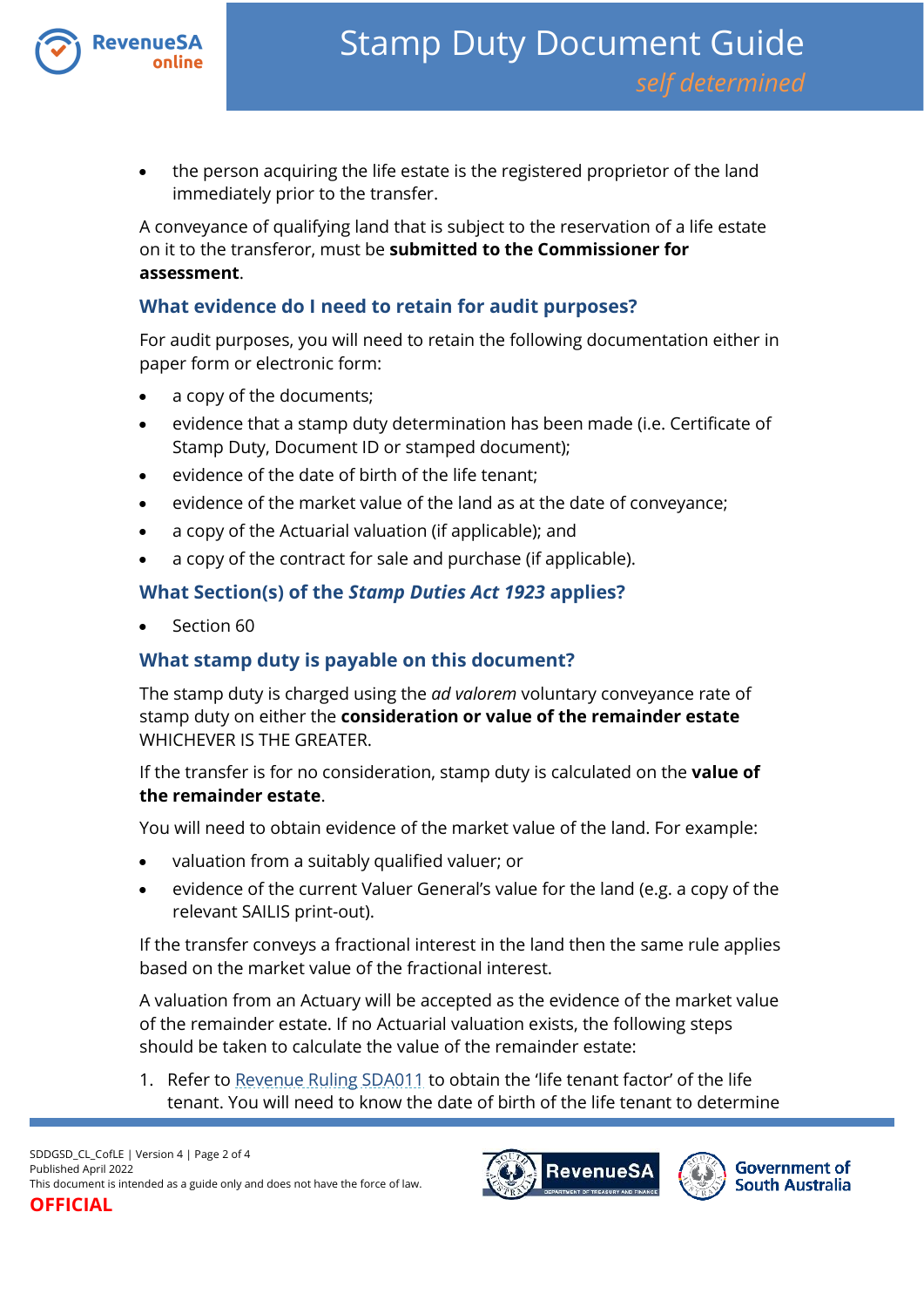

their age as at the date of the transfer. The age, in years, must be rounded to the nearest birthday. For example, a person aged 75 years and 7 months would be regarded as 76 years of age, whereas a person aged 75 years and three months would be regarded as 75 years of age.

Where there is more than one life tenant, the 'life tenant factor' used will be that of the youngest life tenant.

2. Multiply the life tenant factor by the market value of the land on which the subject life estate is being created, to calculate the value of the life estate.

Note: a different life tenant factor applies to males and females.

3. Subtract this figure from the market value of the land to calculate the value of the remainder estate.

Note: the life estate plus the remainder estate must equal the total market value of the land being transferred.

## **Example**

Reserving a Life Estate and Creating a Remainder Estate

Pam, aged 76 and 7 months, is the sole registered proprietor of residential land valued at \$185 000. Pam has decided to transfer this land to her son, Fred for a consideration of \$80 000 subject to a reservation of a life estate to her.

Referring to [Revenue Ruling SDA011](http://www.revenuesa.sa.gov.au/rulings/SDA011.pdf) - Pam's life tenant factor is calculated as a female aged 77 years i.e. her life tenant factor is 0.41814.

The value of the life estate is \$185 000 x 0.41814 = \$77 355.90.

Therefore, the value of the remainder estate is \$185 000 - \$77 355.90 = \$107 644.10.

The stamp duty is charged on either the consideration or value of the remainder estate, WHICHEVER IS THE GREATER. The stamp duty is charged on the value of the remainder estate (\$107 644.10) as this is greater than the consideration (\$80 000), therefore, \$3138 stamp duty applies.

# **Version History**

| <b>Version No.</b> | <b>Release Date</b>                                                |
|--------------------|--------------------------------------------------------------------|
|                    | May 2018                                                           |
|                    | November 2018                                                      |
|                    | July 2019                                                          |
|                    | April – 2022 added text related to Foreign<br>Ownership Surcharge. |
|                    | Hyperlinks updated - April 2022                                    |

SDDGSD\_CL\_CofLE | Version 4 | Page 3 of 4 Published April 2022 This document is intended as a guide only and does not have the force of law. **OFFICIAL**